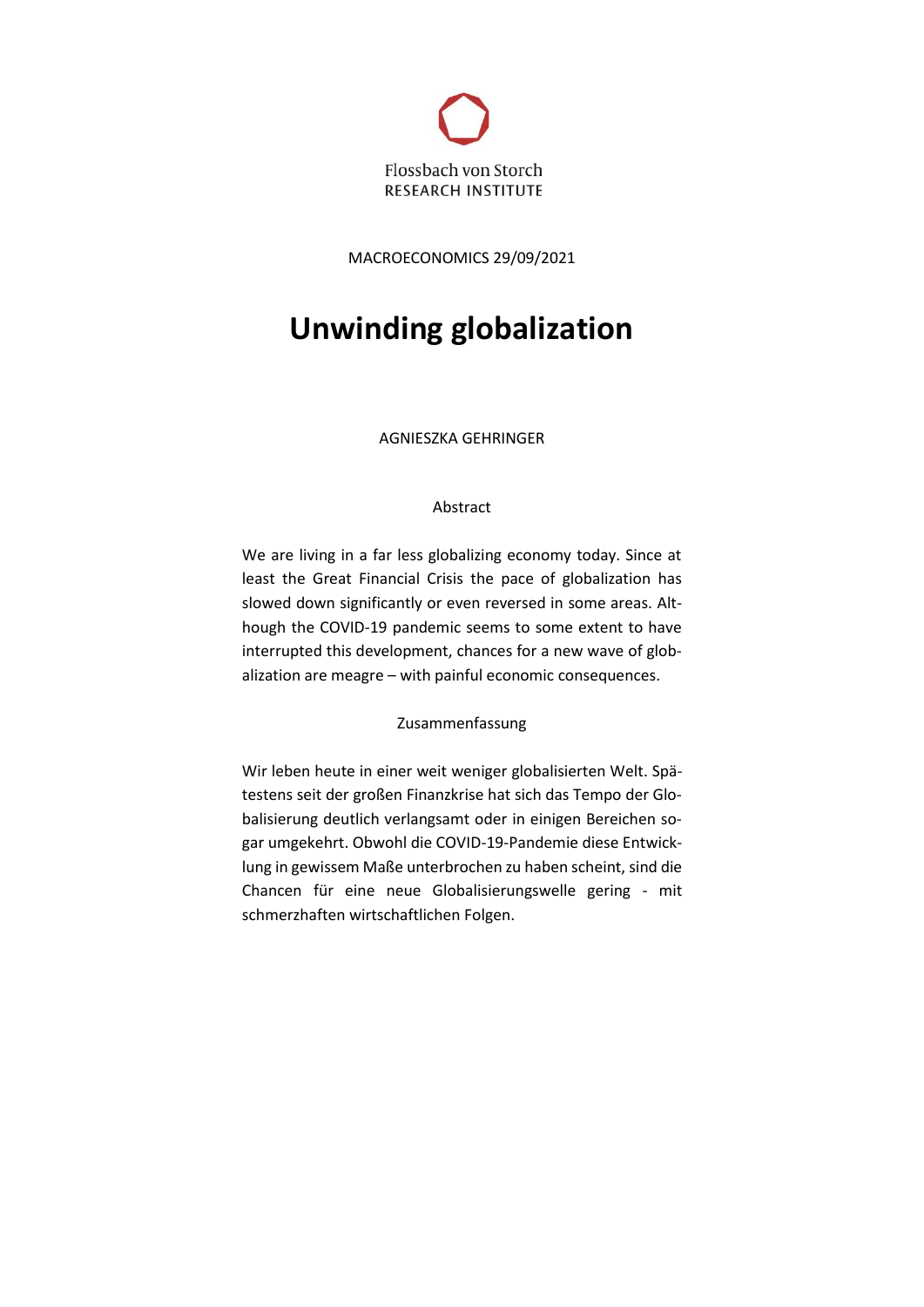# **Recent (de)globalization trends**

The most recent phase of globalization between the early 1990s and 2007 brought an unprecedented rise in economic, social, and political interconnectedness between nations worldwide. The KOF Globalisation Index, in **Figure 1**, increased from 43 in 1990 to 58 in 2007, with comparable and significant improvements in all three dimensions, economic, social and political. However, since 2007, marking the beginning of the Great Financial Crisis, the process has experienced a structural break. Especially the economic dimension of globalization has disappointed. This phenomenon is particularly reflected in a falling share of world merchandize trade over global GDP (**Fig. 2**).

**Figure 1:** Development of the KOF Globalisation Index for the world economy – overall, as well as in economic, social, and political dimensions



1970 1974 1978 1982 1986 1990 1994 1998 2002 2006 2010 2014 2018

Source: Gygli, S., F. Haelg, N. Potrafke and J.-E. Sturm (2019): The KOF Globalisation Index – Revisited, *Review of International Organizations*, 14(3), 543-574

8 9 10 11 12 13 14 15 16 17 1980 1982 1984 1986 1988 1990 1992 1994 1996 1998 2000 2002 2004 2006 2008 2010 2012 2014 2016 2018

**Figure 2:** World merchandize trade as a percentage of global GDP

Source: Flossbach von Storch Research Institute based on Macrobond

*Since the Great Financial Crisis, the process of globalization has disappointed.*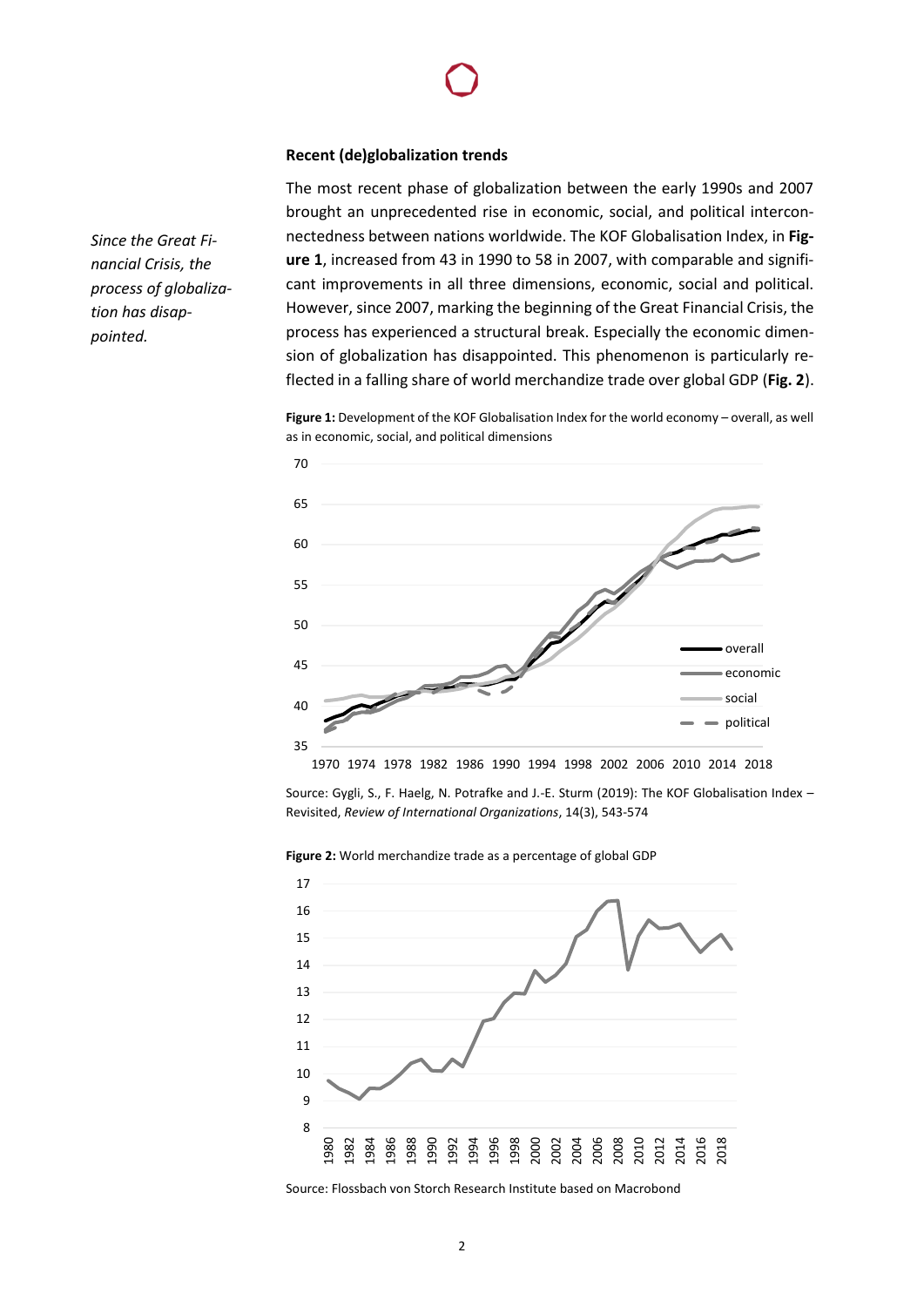*The COVID-19 pandemic brought about some trade facilitating measures, but most of them are only temporary.*

There is some evidence that the COVID-19 pandemic alleviated some deglobalisation tendencies, since governments across developed and developing world seized a significant number of trade facilitating measures. Out of 402 trade measures (tariffs and non-tariff measures) introduced by governments worldwide between January 2020 and January 2021, 51% were deemed to facilitate trade (Fig. 3). Such measures involved, beyond tariff redemptions or exemptions, relaxation of authorization and licensing requirements as well as exemption from various forms of taxes on imported products.

**Figure 3:** COVID-19 trade measures



Source: Flossbach von Storch Research Institute based on UNCTAD data

However, most of these measures are only temporary – with some already terminated. Moreover, given the past crisis experience, especially of the Great Financial Crisis, the pandemic is likely to eventually spur another withdrawal from globalization, with governments seeking to protect national interests. Indeed, there is a recent trend – recognizable already before the pandemic – of governments increasingly referring to the need to regard publichealth issues as a national-security imperative. This led to a remarkable raise of technical barriers to trade over the last years (**Fig. 4**).

*The long-term trend points to enduring de-globalization.*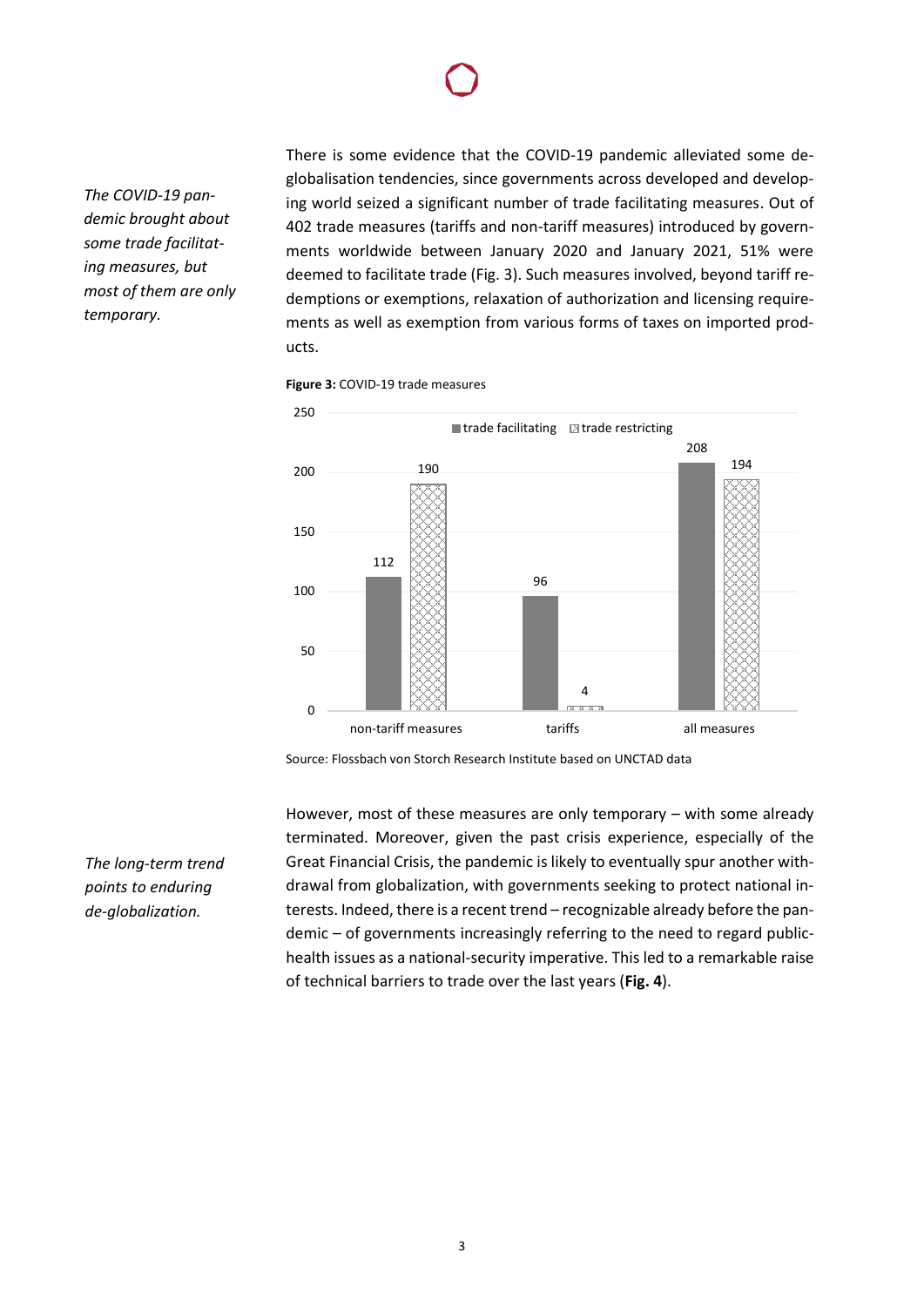

**Figure 4:** Non-tariff measures and the share of technical barriers to trade imposed by governments worldwide

Source: Flossbach von Storch Research Institute based on WTO database

More generally, the risk of overshoot in deglobalization is high, particularly if geopolitical tensions continue to fray economic relationships between the global superpowers. In the worse-case scenario, a chaotic retreat from globalization would likely induce vastly more serious problems.

1996 2000 2004 2008 2012 2016 2020

20%

25%

30%

35%

## **Economic implications of de-globalization**

1500

2000

2500

A wide array of economic models undeniably shows that free trade and broader economic integration between nations bring net economic gains. Reversing these trends implies slower economic growth – everywhere. The most hit would be smaller developing countries, especially when being economically dependent on a narrow range of income sources, lacking a broad industrial basis or natural resources. But also highly diversified and technologically leading economies would suffer from shrinking real demand elsewhere.

There are further unpleasant economic consequences to expect. Just as globalization was a driving force of the past slow price dynamics and through this of low inflation and declining interest rates, switching the process on the reverse gear could eventually lead to widespread price and interest rate increases. <sup>1</sup>

Moreover, since deglobalization of trade often goes hand in hand with unwinding of financial ties, this could remarkably depress the borrower position of the USA – both in the private and public sector. Accordingly, attracting

*Deglobalization is likely to bring slower growth…*

*…higher inflation and interest rates,…*

*…it could worsen the US borrowing position abroad…*

<sup>&</sup>lt;sup>1</sup> Tofall, N. F. (2019). De-Globalisierung und die neue Bipolarität. Flossbach von Storch Research Institute Wirtschaft & Politik 6/12/2019. Available at: , https://www.flossbachvonstorchresearchinstitute.com/de/studien/de-globalisierung-und-neue-bipolaritaet/.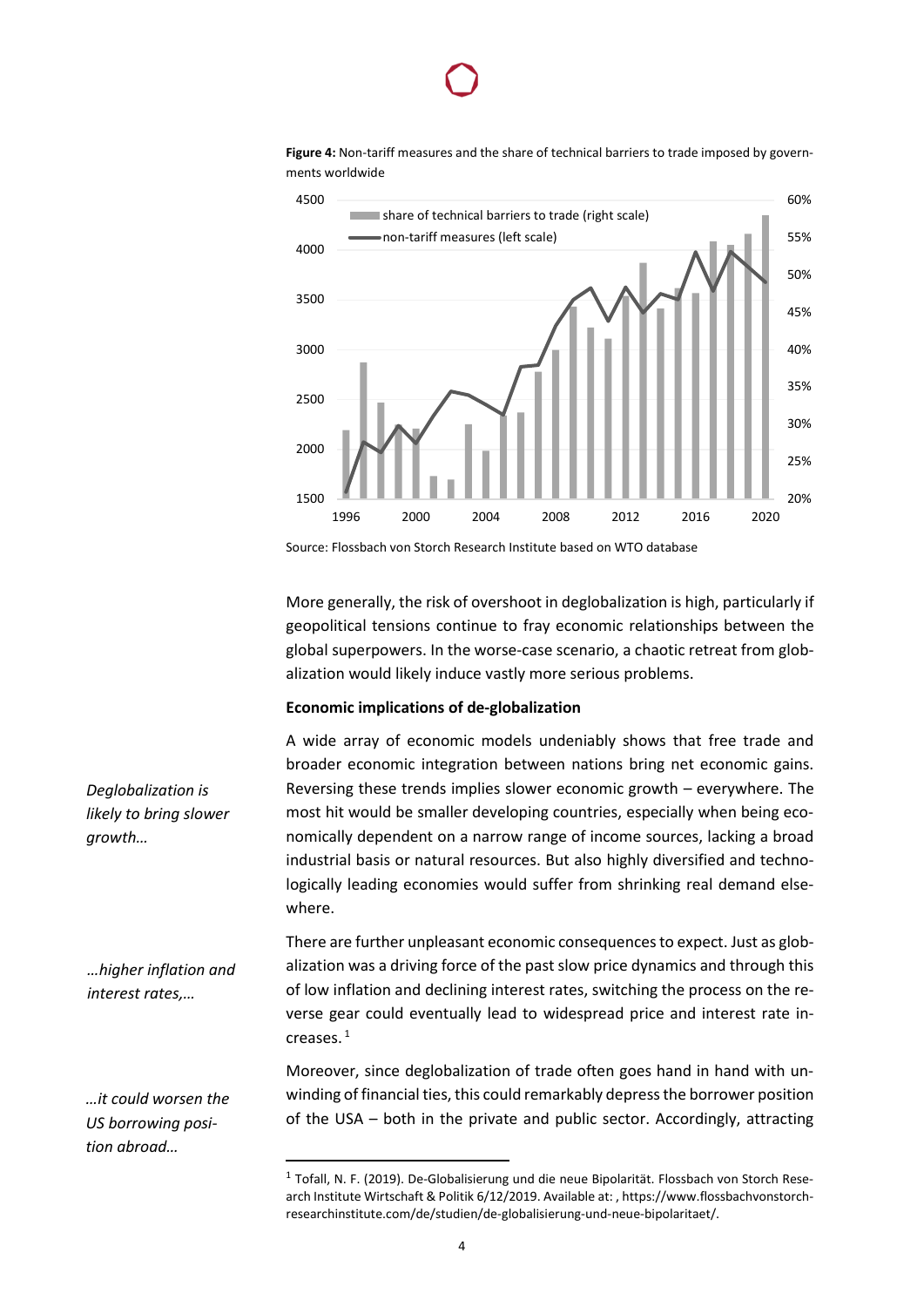funds from abroad could become increasingly cumbersome. Furthermore, falling foreign demand for US debt could eventually undermine the US dollar's role as a reserve currency.

Deglobalization could also mean a backlash in the global climate action, which is more desired today than ever before. Not only would the developed world turn to cultivate national interests, intensifying efforts to replace global sources of growth with domestic ones, at the expense of climate policy. More unstable trade relations with developing countries would likely mean weaker transfer of green technologies from developed to developing world. Finally, there is no reason to believe that the lack of willingness to cooperate on trade issues would be overcompensated with cooperation on the climate front.

There is no doubt that the current model of globalization needs adjusting, to more strongly account for the disadvantage of social and economic groups left behind the pace of economic integration. But dismantling the entire system, which for decades brought net benefit and improved wellbeing, is by no means an option. De-globalization is a negative-sum game, and if it goes too far it won't spare any nation.

*…as well as lead to a backlash in the global climate action.*